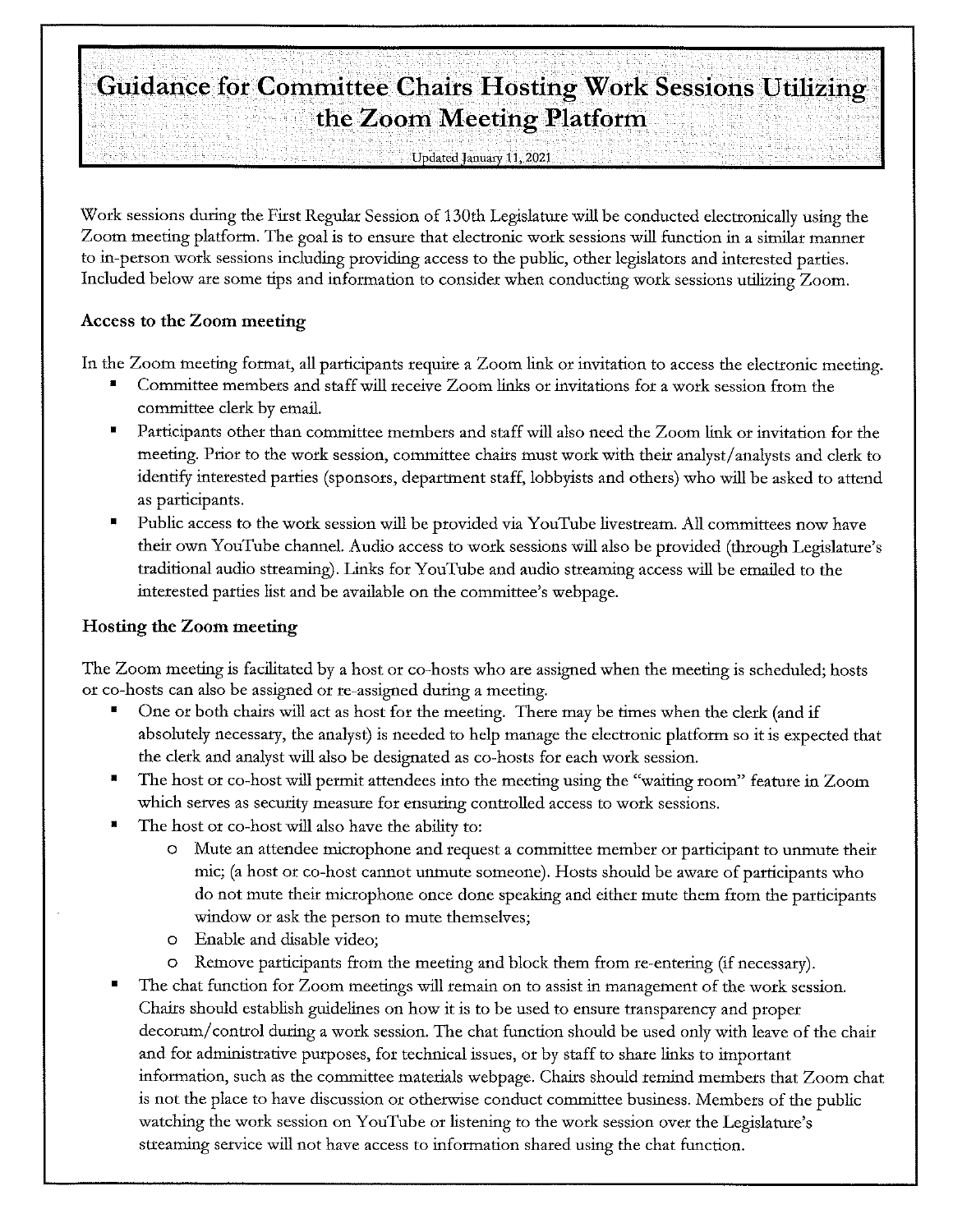## **Video and audio broadcast and recording**

Work sessions will be streamed live over the internet through YouTube and also recorded. Chairs and committee members should be aware that if their camera and microphone are on, whatever they say or do will be seen and heard. It may be helpful for hosts to provide this reminder at the start of any work session and before any breaks.

#### **Recognizing a member wishing to speak during a work session**

In order to ensure that work sessions are held in a consistent and efficient manner, it will be important for committee chairs to decide the best way to recognize a committee member wishing to speak during a work session. Prior to the start of the work session, a specific committee member (this would traditionally be one of the committee chairs) should be tasked with keeping track of those members wishing to speak. Options for indicating a member wishes to speak include the following:

- The electronic raise hand function (under some Zoom accounts the raise hand function is available on the participant list, on other Zoom accounts it is available by clicking the reactions icon);
- The chat function;
- Allowing the member to visually raise their hand; or
- Allowing the member to indicate by voice that they wish to speak.

Whichever option is chosen, it should be the recognized method for the entire session and announced at the beginning of each meeting.

## **Delegating chairing duties to committee members in the absence of a chair**

Oftentirnes, the demands of session mean that a chair may not be available during all or portions of a scheduled work session. Before the committee begins a meeting, it will be important for the chairs to determine the order in which members of the committee may be asked to assist in facilitating work sessions.

#### **Document sharing in an electronic world**

Under normal circumstances, information is provided directly to committee members during a work session in paper format. Since work sessions will be held electronically, this is not an option. The Zoom platform includes an option to allow a participant to share their screen. Prior to meeting, committee chairs should decide who will be allowed to share their screen during a work session. Options for screen sharing include the following:

- Only allow screen sharing through the committee analyst (this may be the most efficient option and may also help guarantee that the information being shared is appropriate);
- Allow screen sharing for documents, other than those produced/provided by the analyst, through the **committee clerk; or**
- Allow any meeting participant to share their screen, with leave of the chair.

The committee chairs may also want to provide guidance on the format used for sharing documents or draft amendments. For example, visuals through the Zoom platform may be difficult to see, so requiring a certain sized font or font color may be necessary to ensure documents are readable. While the share screen option can be a useful tool, it does have some drawbacks. For example, when the share screen function is in use, not all committee members will be visible to the chairs. The chairs should consider any possible drawback when deciding how much screen sharing should occur during a work session.